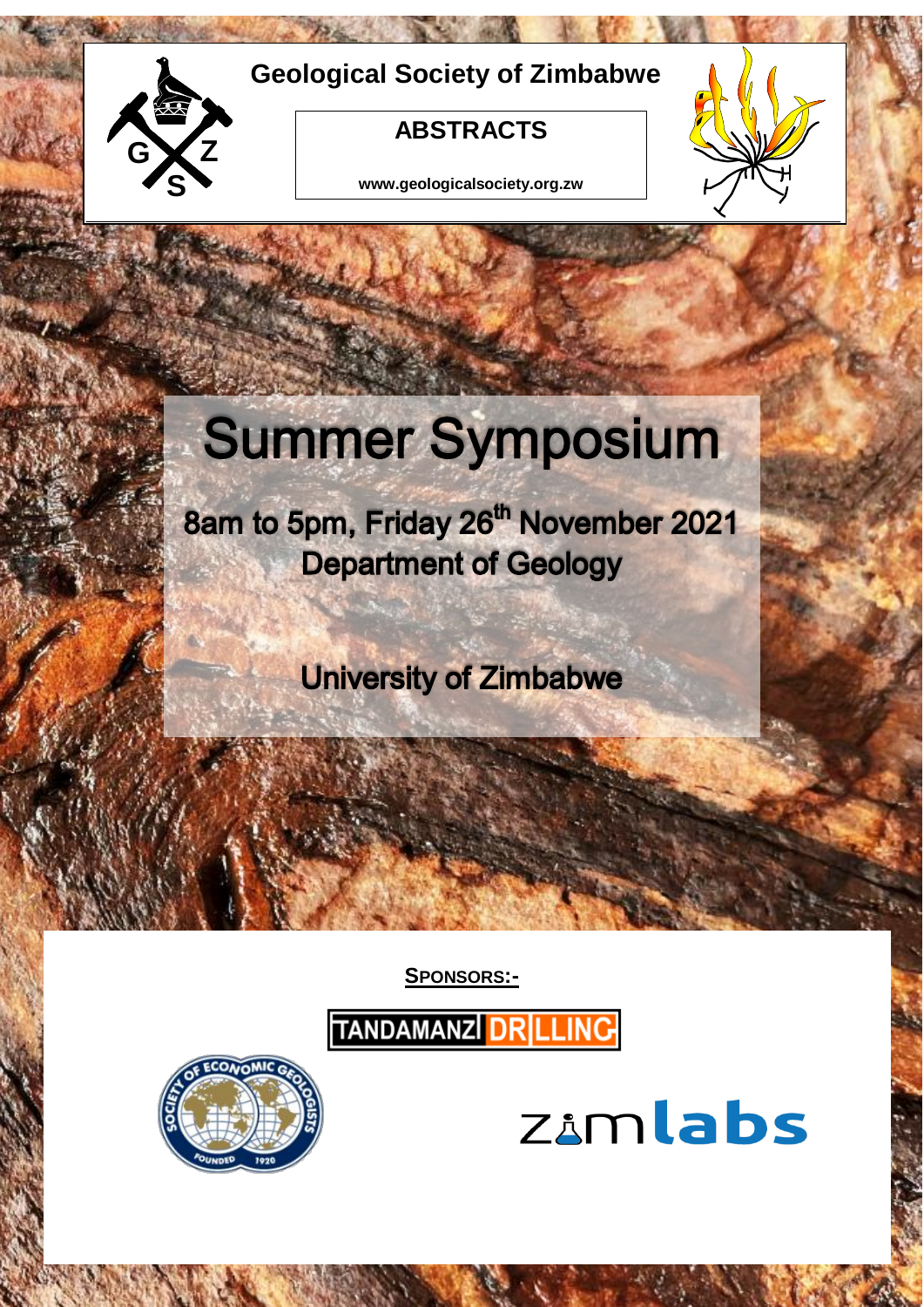| <b>Start</b> | <b>Topic</b>                                                                                                                                                                                | <b>Speaker</b>                                                       |
|--------------|---------------------------------------------------------------------------------------------------------------------------------------------------------------------------------------------|----------------------------------------------------------------------|
|              | 07:45 Registration                                                                                                                                                                          |                                                                      |
|              | 08:15 Welcome                                                                                                                                                                               | Renias Tirivabaya-<br><b>Geological Society</b><br>Chair             |
|              | 08:35 Official Opening                                                                                                                                                                      | Prof P. Mapfumo, Vice<br><b>Chancellor University</b><br>of Zimbabwe |
|              | 09:10 GSZ Mentorship Program                                                                                                                                                                | Steve Duma                                                           |
|              | 09:25 Society of Economic Geologists                                                                                                                                                        | Andrew du Toit                                                       |
| 09:30 Tea    |                                                                                                                                                                                             |                                                                      |
|              | 09:50 GSZ Professional Registration - Questionnaire<br>Feedback                                                                                                                             | Kennedy Mtetwa                                                       |
|              | 10:10 Chemical and Petrographic Composition and<br>Depositional Environment of the Hwange Coal Seam                                                                                         | Oliver Maponga                                                       |
|              | 10:30 Detrital zircon geochronological data bearing on the<br>reconstruction of the late Mesoproterozoic Umkondo-<br>Ritscherflya foreland basin (Zimbabwe/Antarctica)                      | <b>Sharad Master</b>                                                 |
|              | 11:15 Update On The Petroleum Exploration Completed In<br>the Cabora Bassa Basin In Zimbabwe During 2021                                                                                    | <b>Brent Barber</b>                                                  |
|              | 11:45 The tectonic setting of the Umkondo Chimanimani<br>Diamondiferous Grits- preliminary results discussed.                                                                               | <b>Bornwell Mupaya</b>                                               |
|              | 12:05 Structural constraints on the evolution of the south-<br>eastern Mwanesi Greenstone Belt and adjacent<br>granitoids, central Zimbabwe Craton: implications for<br>gold mineralisation | <b>Brian Mapingere</b>                                               |
|              | 12:25 Geophysical Modelling of the Ni-Cu Mineralised<br>Jacomynspan Ultramafic sill, Northern Cape,<br>South Africa.                                                                        | Mhaka Ushendibaba                                                    |
|              | $12:45$ Lunch                                                                                                                                                                               |                                                                      |
|              | 14:00 A review of the regional aeromagnetic, gravity and<br>electromagnetic data of Zimbabwe with special<br>emphasis on the Lonely, Empress and Hunters Road<br>areas                      | Tenyears Gumede                                                      |
|              | 14:20 Geophysics for Groundwater Search in Tsholotso                                                                                                                                        | <b>Hilary Gumbo</b>                                                  |
|              | 14:40 Data Integration & Automation                                                                                                                                                         | Eugene Snyman                                                        |
| 15:00 Tea    |                                                                                                                                                                                             |                                                                      |
|              | 15:20 The use of mobile laser scanning to 2D & 3D map old<br>underground workings                                                                                                           | Matthew du Toit                                                      |
|              | 15:40 Which assay method to choose for your geological<br>samples?                                                                                                                          | Spicer Munjeri                                                       |
|              | 16:00 Summary.                                                                                                                                                                              | <b>Tony Martin</b>                                                   |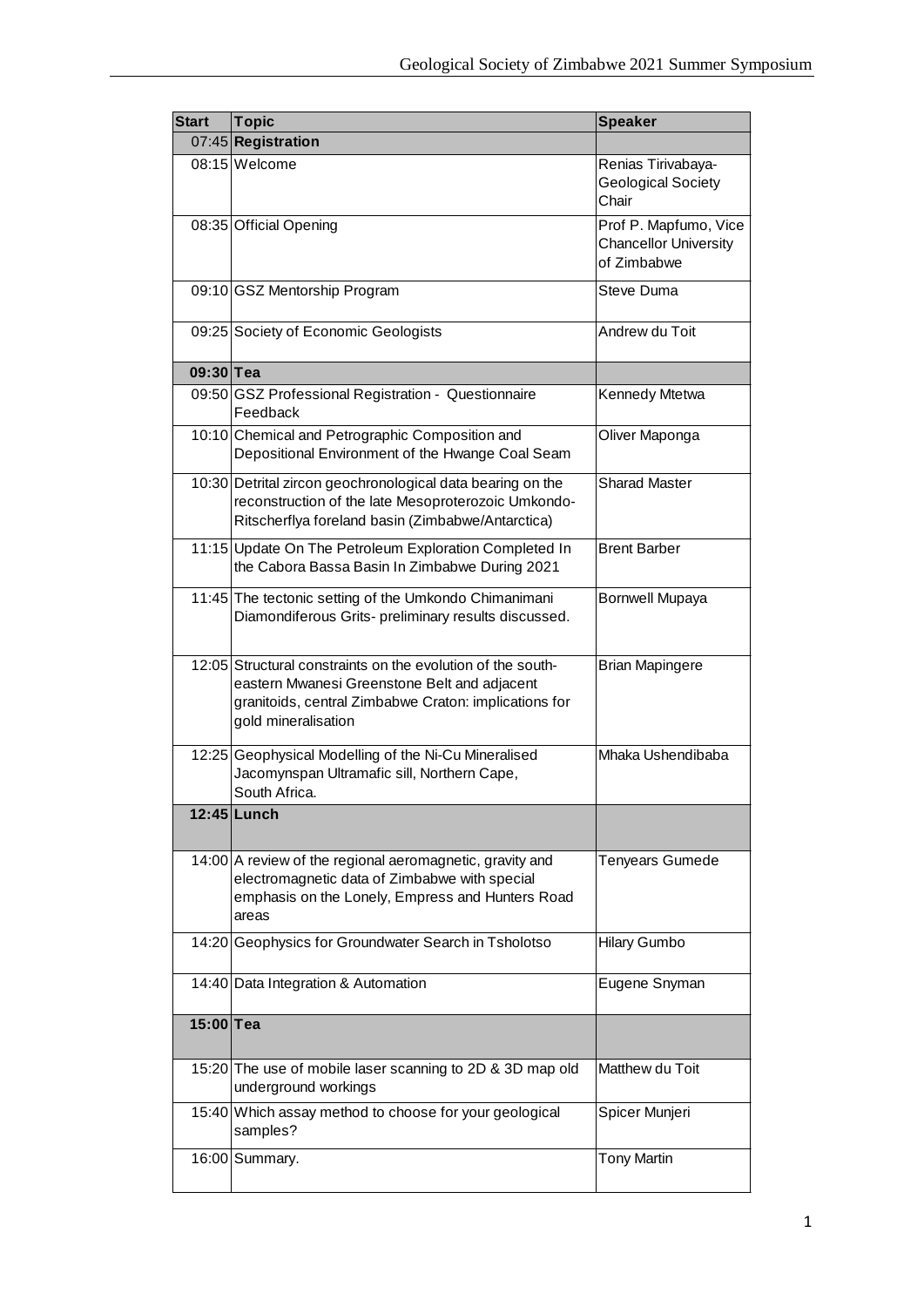## **Proposed GSZ Geologist Mentorship Programme**

## **Steve Duma**

#### **[steven.duma@zimplats.com](mailto:steven.duma@zimplats.com)**

An industry mentorship programme is proposed to operate under specific guidelines which will be set and monitored by the GSZ and could be run by an inclusive subcommittee of the GSZ Committee. The programme will largely be in line with other existing professional Mentorship platforms around the world which are aimed at availing an opportunity for scientists operating in the exploration and mining industry to impart knowledge and skills to young graduates and aspiring geoscientists.

The mentorship programme will be designed in such a way that Mentors and Mentees are identified and paired through a formalized system which allows a seasoned professional to offer coaching and to help a young scientist to navigate through the early stages of their career.

The industry programmes are voluntary and can be described as formalized professional relationships between an experienced person who voluntarily and deliberately decides to transfer knowledge and experience to a young mentee or protégé, to assist them to develop the skills that they shall need to achieve their career or life goals.

The GSZ is considering the benefits that could accrue to the profession and to the industry and is actively exploring methods in which this opportunity could be harnessed.

## **GSZ Professional Registration - Questionnaire Feedback**

## **Kennedy Mtetwa**

#### **[kcmtetwa@yahoo.co.uk](mailto:kcmtetwa@yahoo.co.uk)**

Professional registration requires that the GSZ is as representative as possible of the geology population in the country, and the drive to encourage as many members as possible needs to be strengthened.

Over the years there has been an on-going discussion on five separate but linked issues of whether to register the GSZ as a professional organization or not. Your Committee resolved to pursue the issue of registering the GSZ as a professional organization, as discussed at the 2021 AGM.

Registering the GSZ is a legal process and some requirements need to be met:

- . Registration verification and validation of professional qualifications and experience;
- . Guidelines for professional behaviour/norms
	- . Developing and adopting a Code of Ethics for the GSZ'
	- . Disciplinary procedures;
- . Continued Professional Development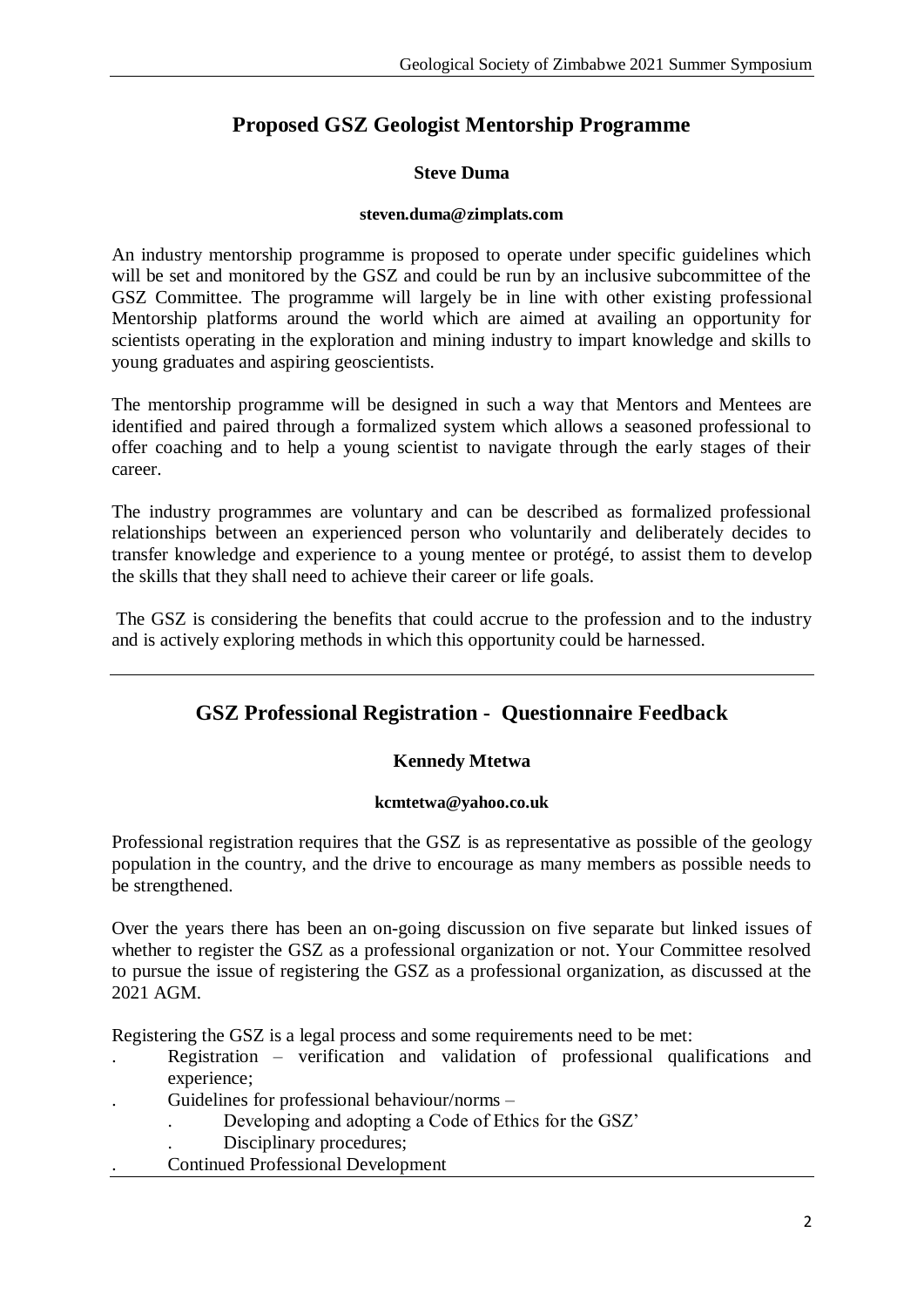. Competence.

A professional registration sub-committee led by then Vice Chairman. Renias Tirivabaya was formed last year to focus on this important issue. This sub-committee did a sterling job and came up with the GSZ code of ethics and disciplinary code documents, which were discussed and adopted at the 2021 AGM. From these documents the GSZ then sent out a Professional Registration questionnaire during July 2021, whose results are detailed below:

GSZ Professional Registration - Questionaire Feedback

A questionnaire was sent out via Survey Monkey and 40 responses are summarized below. Explanation - (8-20%) means 8 members and their % to the question 1. How many years post graduate experience in the geological field do you have? Recent Graduate (0-0%) or 2 to 5 years (8 -20%), 5 to 10 years (6-15%), 10 to 20 years (10-25%), greater than 20 years (16-40%)

2. Have you read the proposed GSZ code of ethics document? Yes (39-97.5%) or No (1- 2.5%)

3. Do you think that the proposed GSZ code of ethics document in it's current form is adequate for what it is proposed to achieve? Yes (37-92.5%) or No (3-7.5%)

4. Have you read the proposed GSZ disciplinary code document? Yes (39-97.5%) or No (1- 2.5%)

5. Do you think that the proposed GSZ disciplinary code document in it's current form is adequate for what it is proposed to achieve? Yes (38-95%) or No (2-5%)

6. Do you think that geologists require professional regulation? Yes (38-95%) or No (2-5%)

7. Do you think that the GSZ should become a registered professional body under an act of parliament? Yes (34-85%) or No (6-15%)

8. Do you think that the GSZ committee should continue with taking the code of ethics and disciplinary code documents for a legal opinion? Yes (34-85%) or No (4-15%)

9. Are you aware that taking these two documents for legal opinion might require you to pay extra fees? Yes (33-82.5%) or No (7-17.5%)

10. Are you prepared to pay the extra fees to see the GSZ professional registration through? Yes (32-80%) or No (8-20%)

Thank you for your contribution.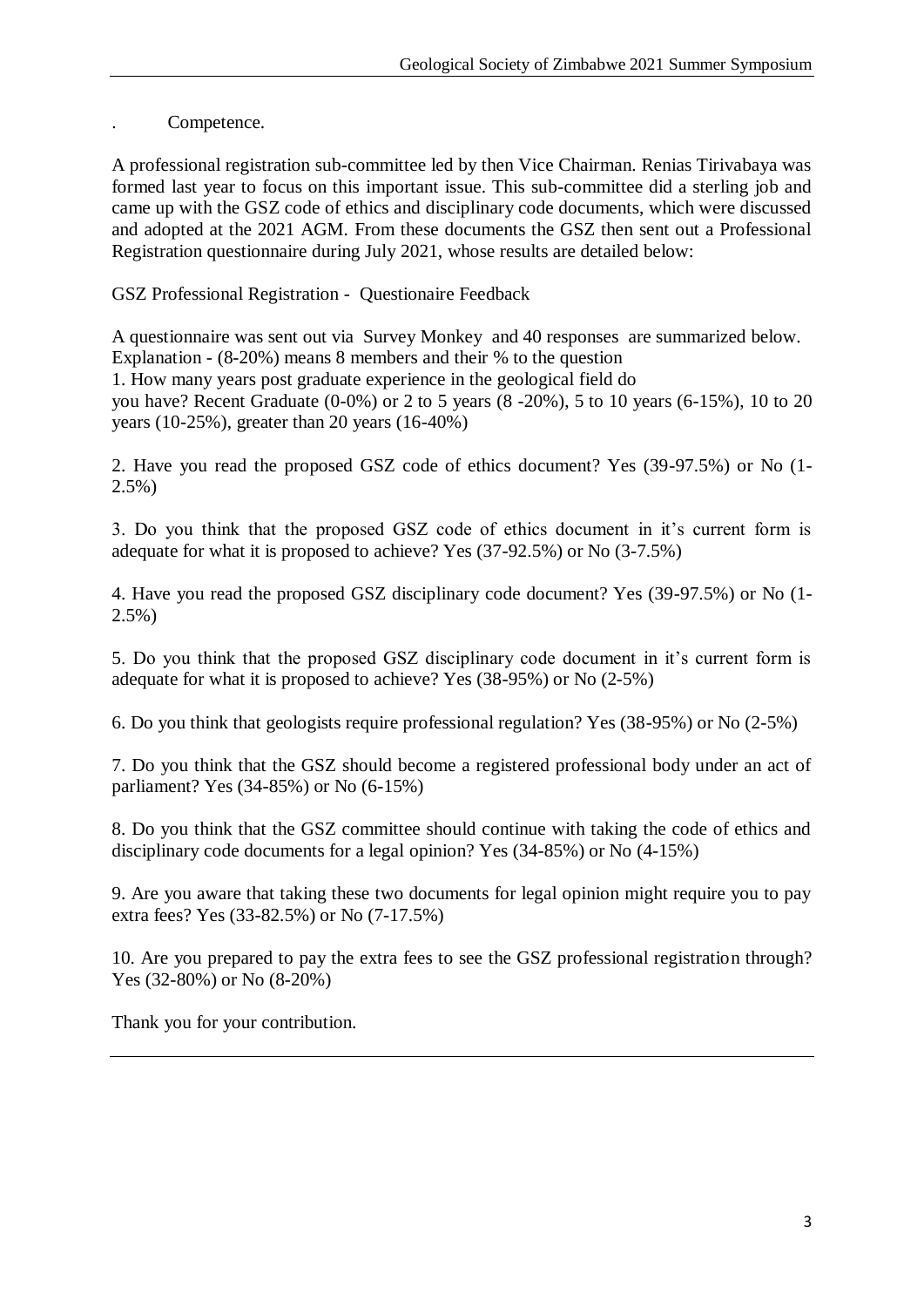## **Chemical and Petrographic Composition and Depositional Environment of the Hwange Coal Seam**

## **Oliver Maponga**

#### **[mapongaoliver1954@gmail.com](mailto:mapongaoliver1954@gmail.com)**

Chemical and petrographic attributes of coals are governed by the environment of deposition of the coal. Thus the study of nature and content of the building blocks (i.e., macerals) gives an insight, not only on the nature of coal, but also on the mode of deposition and coalification of the coal deposit.

This presentation taps from a PhD study (by the author) aimed at explaining the origin of anomalies encountered during the carbonization process of the Hwange coals following the commissioning of two mining blocks of Chaba Opencast and 3 Main Underground Mine. For example, coal from Chaba which previously was classified as coking coal, could not cake. The study included footwall profiling, processing of historical drill-hole data and analyses of 40 new samples collected from the operating mining blocks at Hwange Colliery. This presentation is based on the results of the chemical and petrographic analyses carried out during the study.

The study revealed that:

- a) The coal seam footwall, which is characterized by a series of crests and troughs, plunges from approximately 840m above sea level in the northeast (Chaba Area) to below 490m in the southwest of the coalfield;
- b) The commercial seam comprises a basal low ash, high volatile matter and vitriniterich layer overlain by a high ash, low volatile matter and inertinite-rich horizon.
- c) The coal is Medium Volatile bituminous in rank
- d) Ash and volatile matter, particularly the latter, is not a good indicator for cokeability.
- e) From the vertical profile, the depositional environment is considered to be an initial wet forest swamp characterized by a high water table during which the low ash vitrinite-rich basal horizon was formed. This was followed by a gradual drop in the water table resulting in the wet forest swamp changing to dry forest where the swamp vegetation was subjected to oxidation and decomposition. This later environment resulted in the formation of the high ash inertinite-rich coal.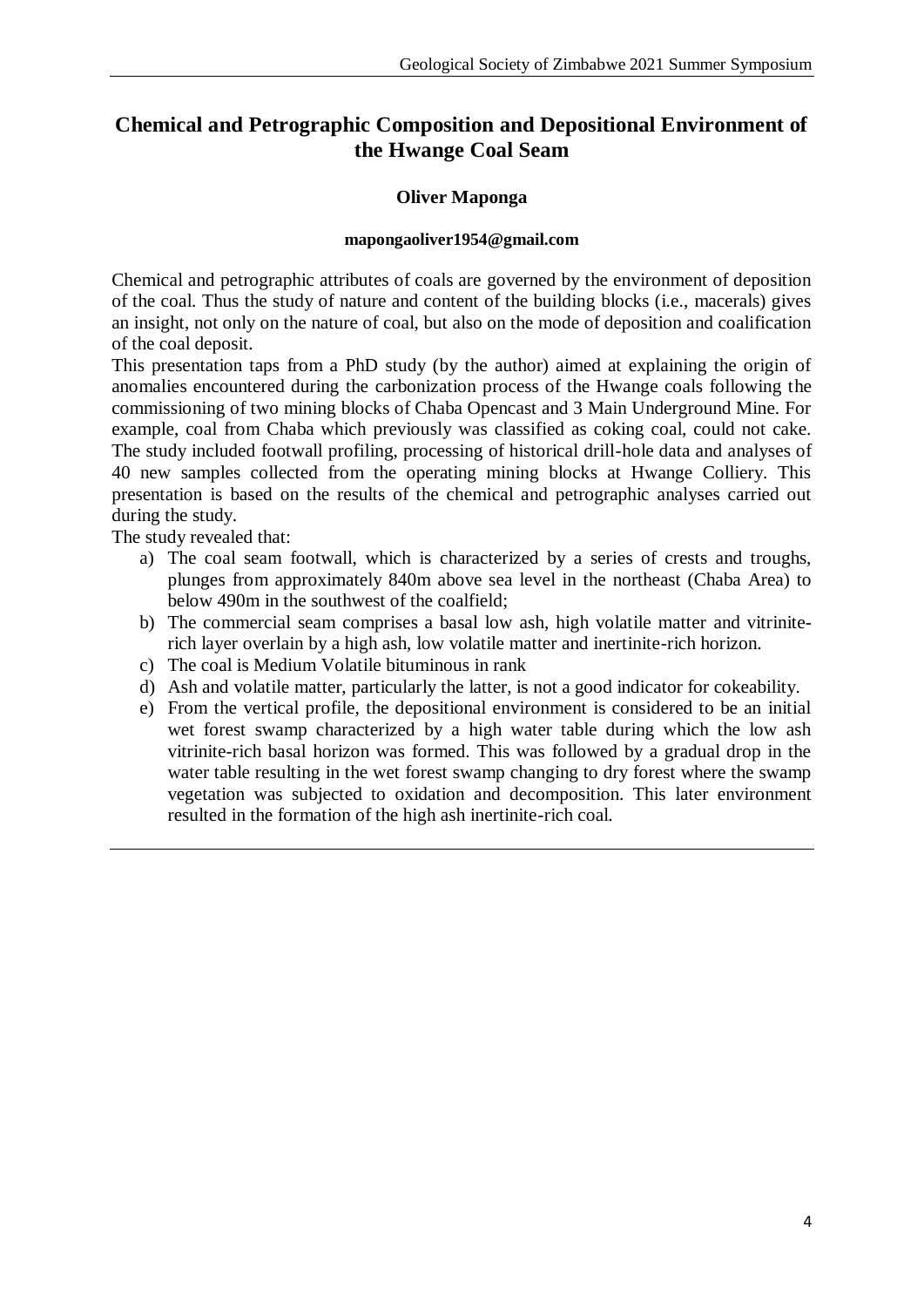## **Mesoproterozoic Umkondo-Ritscherflya foreland basin (Zimbabwe/Antarctica).**

## Sharad Master, Robert Bolhar, Dirk Frei, Johan Krynauw, Riafana Nemakonde, Tiffany Seema

#### **[sharad.master@wits.ac.za](mailto:sharad.master@wits.ac.za)**

The Umkondo Group is a late Mesoproterozoic sedimentary and volcanic succession that non-conformably overlies the Neoarchaean granite-greenstone terrain of the Zimbabwe Craton in eastern Zimbabwe, along the frontier with Mozambique. A basal conglomerate and grit sequence (which is diamondiferous in the Marange area), of fluvial origin, is transgressively overlain by a thin marginal marine carbonate platform succession, containing stromatolitic dolomites, followed by black shales, sandstones, and mafic volcanics and pyroclastics (Watson, 1969; Button, 1977; Stocklmayer, 1981; Master, 2016). The Umkondo Group is intruded by the 1108 Ma Umkondo sills, part of the Umkondo Large Igneous Province (LIP) (Hanson et al., 1998), which were emplaced into unconsolidated wet sediments (Master, 2006).

We have examined the basal Umkondo beds, and have dated detrital zircons (U-Pb, ICP-MS, only <±10% discordant grains considered) from diamondiferous conglomerate of Marange, non-diamondiferous conglomerate and granulestone from Birchenough Bridge (Seema, 2015), and a sandstone MTS4 from Mutsago Hill, in eastern Zimbabwe (Watson, 1969). The two conglomerates have zircons with ages clustering close to 2.6 Ga, with, in both cases, single concordant zircons of c. 2 Ga. The granulestone has mainly discordant zircon grains, which define a Discordia line, due to Recent Pb-loss, with an upper intercept age of c. 2.62 Ga. The sandstone has three Archaean zircons with age ranges of 2.67-2.64 Ga, four Palaeoproterozoic zircons with ages between 2.02 and 2.0 Ga, and 14 zircons with Neoproterozoic ages of mainly 0.62-0.61 Ga. These data give us an absolute upper bound on the age of the Umkondo Group, of c. 2.6 Ga (which is the age of the Neoarchaean granites of the Chilimanzi Suite, which form the immediate basement rocks underlying the Umkondo Group in the areas studied). The zircons of c. 2.0 Ga age in the conglomerates and sandstone indicate a younger maximum age of c. 2 Ga. They may possibly be derived from the same source as c. 2.0 Ga zircons recorded in garnet-sillimanite gneisses of the Gairezi and Rushinga Groups, in Mozambique (Mänttäri, 2008). No younger ages (possibly deriving from the kimberlitic intrusion from which the contained diamonds would have been eroded) have been found in the diamondiferous conglomerate from Marange. The detrital zircon data from all four samples point unequivocally to the Neoarchaean Zimbabwe Craton as overwhelmingly the main source of the basal Umkondo sediments, with just a few zircon grains derived from a c. 2 Ga terrain. A Neoproterozoic (early "Pan-African") metamorphic overprint at c. 620-610 Ma is recorded from zircon rims in the sandstone. This is similar to a biotite K-Ar age of  $615 \pm 30$  Ma recorded from gneiss at Nyapanani Hill, Nyanga (Snelling et al., 1964). It is also similar to the ages of the youngest detrital zircons in the Sijarira Group of western Zimbabwe (Master et al., 2020).

The Ritscherflya Supergroup is a supracrustal sequence of sedimentary and volcanic rocks exposed in numerous nunataks in West Dronning Maud Land, East Antarctica. It is composed of the mainly sedimentary Ahlmannryggen Group, overlain by the mainly volcanic and volcaniclastic Jutulstraumen and Straumsnutane Groups (Krynauw, 1986; Perrit, 2001). The Ritscherflya Supergroup is intruded by tholeiitic sills of the Borgmassivet suite (Krynauw et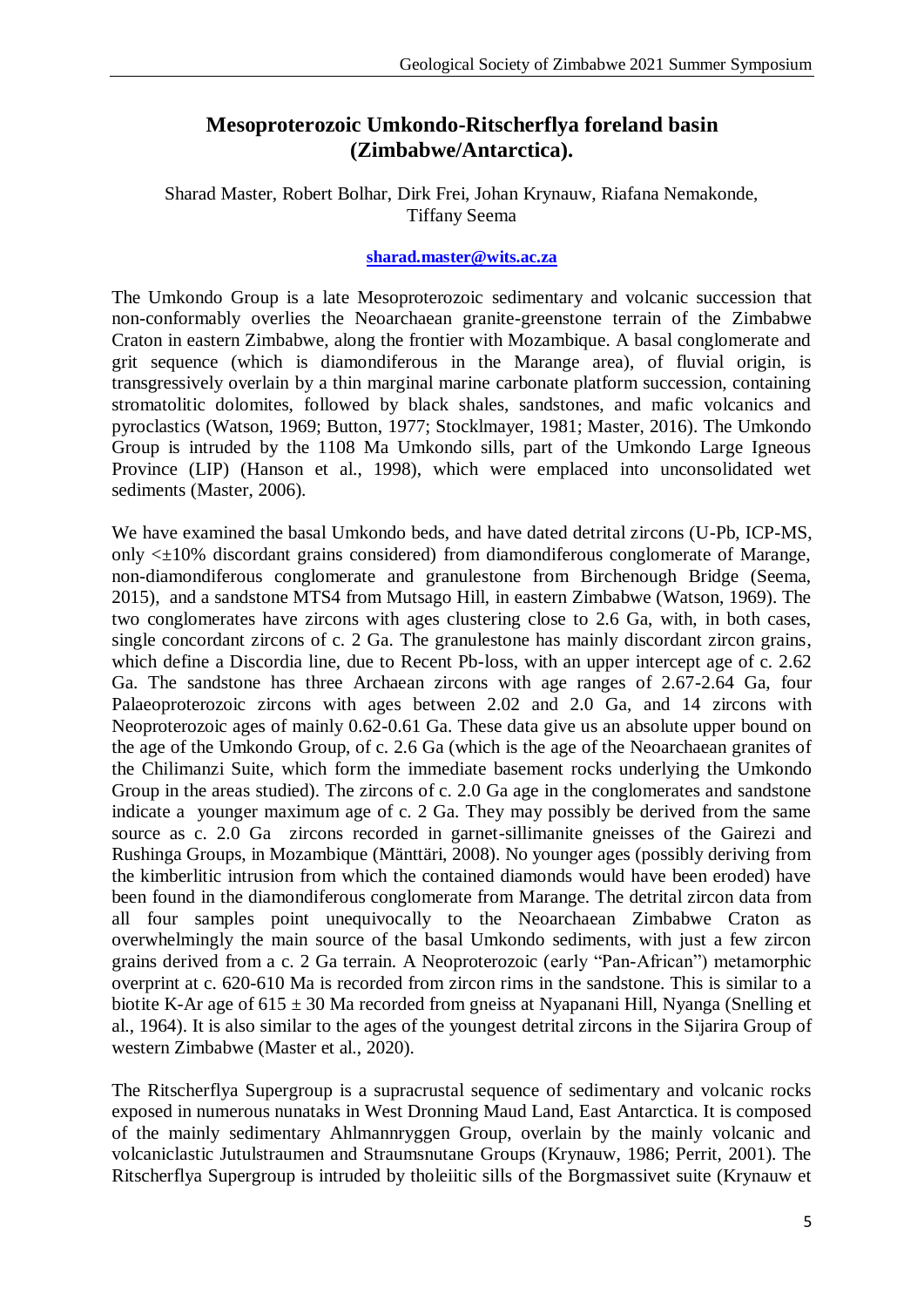al., 1988, 1991), dated at 1107 Ma (Frimmel, 2004, in Grantham et al., 2021). The sills were intruded into the Ritscherflya sediments while they were still unconsolidated, unlithified and wet (Krynauw et al., 1988, 1994). The Ritscherflya Supergroup overlies Archaean basement rocks of the Grunehogna Craton, wherein the Annandagstoppane granite has been dated at  $3067 \pm 8$  Ma (Marschall et al., 2010).

Several samples of sandstones from the Högfonna Formation, Ahlmannryggen Group, originally collected and described by Krynauw (1986), were composited, and their detrital zircons were dated using the U-Pb method (Nemakonde, 2015). The detrital zircons give several groups of ages, ranging from Palaeoarchaean to Mesoproterozoic. The oldest group of 15 grains give ages between  $3331 \pm 33$  to  $2636 \pm 35$  Ma. There are two Palaeoproterozoic zircons dated at  $1950 \pm 42$  and  $1935 \pm 39$  Ma. The largest group of 44 zircons have ages between  $1227 \pm 45$  to  $1121 \pm 51$  Ma, while the three youngest zircons have ages of  $1079 \pm 54$ to  $1056 \pm 76$  Ma. The Archaean and Palaeoproterozoic zircons in the Högfonna Formation are derived from the Grunehogna Block (Marschall et al., 2010), while the Mesoproterozoic zircons are derived from arc rocks of the Maud Belt (Marschall et al., 2013). The youngest ages, with large errors, reflect metamorphic overprints. The detrital zircon record of the Högfonna Formation of the Ahlmannryggen Group indicates that the Ritscherflya Supergroup was deposited in a foreland basin during the collision of the Maud Belt with the eastern edge of the Grunehogna block.

The Ritscherflya foreland basin, which derived detrital input from the Archaean Grunehogna block from the forebulge side, as well as from the Maud Belt adjacent to the orogenic foredeep, was continuous with the Umkondo Basin, which derived detritus from the Archaean Zimbabwe Craton from the forebulge (western) side, as well as (possibly, but not yet documented) from the southern Mozambique Belt (Barue Complex) to the east (Master, 2010, 2016) (Figure 1). The Southern Mozambique Belt is a continuation of the Maud Belt in Rodinia and Gondwana reconstructions (Jacobs et al., 1998). The rare Palaeoproterozoic detrital zircons from both the Umkondo and Ritscherflya basins may be derived from an old passive margin of the Zimbabwe-Limpopo-Kaapvaal-Grunehogna palaeocontinent ("Zilikag"), represented by the Gairezi schists and Chimanimani quartzites. The identical 1107 Ma ages, field evidence for intrusion into unconsolidated sediments, and similar compositions and palaeomagnetic poles of the Umkondo and Borgmassivet intrusions indicate that the Umkondo-Ritscherflya foreland basin was intruded by the Umkondo LIP shortly after deposition of the foreland basin sediments. Much later, during the Neoproterozoic, a Pan-African collision event recorded in Antarctica and the southern Mozambique Belt (Jacobs et al., 1998) resulted in the renewed deformation and overthrusting in the Chimanimani Mountains and Southern Mozambique Belt, with ages ranging from about 620 Ma (this study) to c. 550 Ma (Snelling et al., 1964) and c. 500 Ma (Chaúque et al., 2018).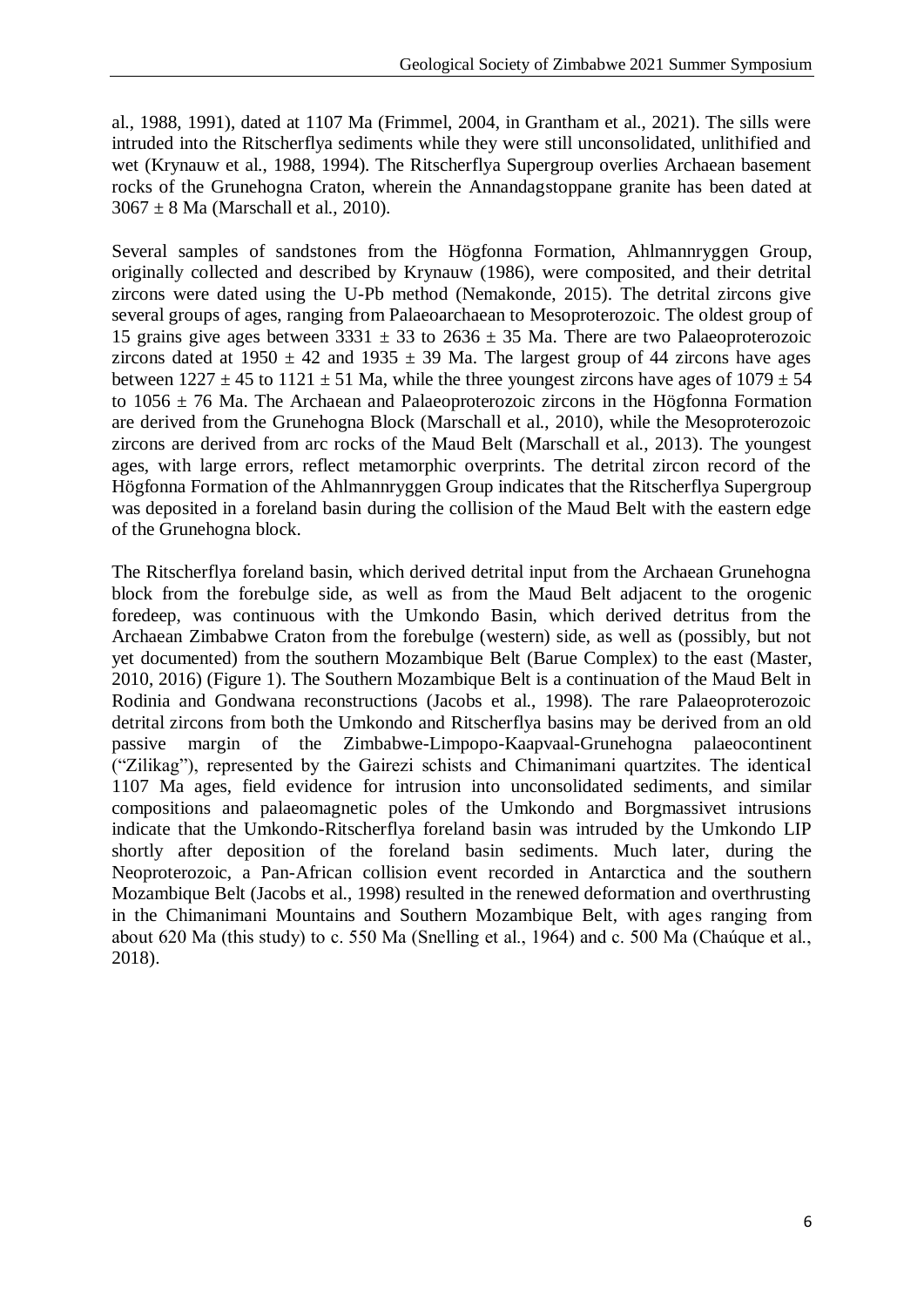

Figure 1: Schematic reconstruction of the Umkondo-Ritscherflya foreland basin, formed by the collision of the arc rocks of the Maud Belt and Barue Complex (southern Mozambique Belt) with Archaean rocks of the Grunhogna block and Zimbabwe Craton.

#### Acknowledgments

We thank Brian Mapingire and Lingululani Mukwevho for help with sampling and preparation of sample MTS4. We are grateful to the Geological Survey of Zimbabwe for supplying some of the samples. Andrew du Toit is thanked for his generous assistance during the 2012 GSZ Marange excursion when some of the samples were collected.

#### References

- Button, A., 1977. Stratigraphic history of the Middle Proterozoic Umkondo Basin in the Chipinga area, southeastern Rhodesia. EGRU Inf. Circ. No. 108, EGRU, Univ. Witwatersrand, Johannesburg, 32 pp.
- Chaúque, F.R., Cordani, U.G., Jamal, D.L., 2018. Geochronological Systematics for the Chimoio-Macossa Frontal Nappe in Central Mozambique: Implications for the tectonic evolution of the southern part of the Mozambique Belt. J. Afr. Earth Sci., doi: 10.1016/j.jafrearsci.2018.10.01.
- Grantham, G. H., Bumby, A., Moabi, N. G., Elburg, M. A., le Roux, P., Reinke, C., Marschall, H. R., 2021. The genesis and age of the Grunehogna Granite and Rb–Sr and Sm–Nd chemistry of the Annandagstoppane Granite, Ahlmanryggen, Dronning Maud Land, Antarctica. Polar Science, 100717. Doi:10.1016/j.polar.2021.1007
- Hanson, R.E., Martin, M.W., Bowring, S.A., Munyanyiwa, H., 1998. U-Pb zircon age for the Umkondo dolerites, eastern Zimbabwe: 1.1 Ga large igneous province in southern Africa – East Antarctica and possible Rodinia correlations. Geology, 26(12), 1143-1146.
- Jacobs, J., Fanning, C. M., Henjes-Kunst, E , Olesch, M., Paech, H.-S., 1998. Continuation of the Mozambique Belt into East Antarctica: Grenville-age metamorphism and polyphase Pan-African high-grade events in central Dronning Maud Land. J. Geol., 106, 385-40
- Krynauw, J.R., 1986. The Petrology and Geochemistry of intrusions at selected nunataks in the Ahlmannryggen and Giaeverryggen, western Dronning Maud Land, Antarctica. Ph.D. thesis (unpubl.), Univ. Natal, Pietermaritzburg, South Africa.
- Krynauw, J.R., Hunter, D.R., Wilson, A.H., 1988. Emplacement of sills into wet sediments at Grunehogna, western Dronning Maud Land, Antarctica. J. Geol. Soc., Lond., 145, 1019-1032.
- Krynauw, J.R., Behr, H.-J., v. d. Kerkhof, A.M., 1994. Sill emplacement in wet sediments: fluid inclusions and cathodoluminescence studies at Grunehogna, West Dronning Maud Land, Antarctica. J. Geol. Soc., Lond., 151, 777-794.
- Krynauw, J.R., Watters, B.R., Hunter, D.R., Wilson, A.H., 1991. A review of the field relations, petrology and geochemistry of the Borgmassivet intrusions in the Grunehogna province, western Dronning Maud Land,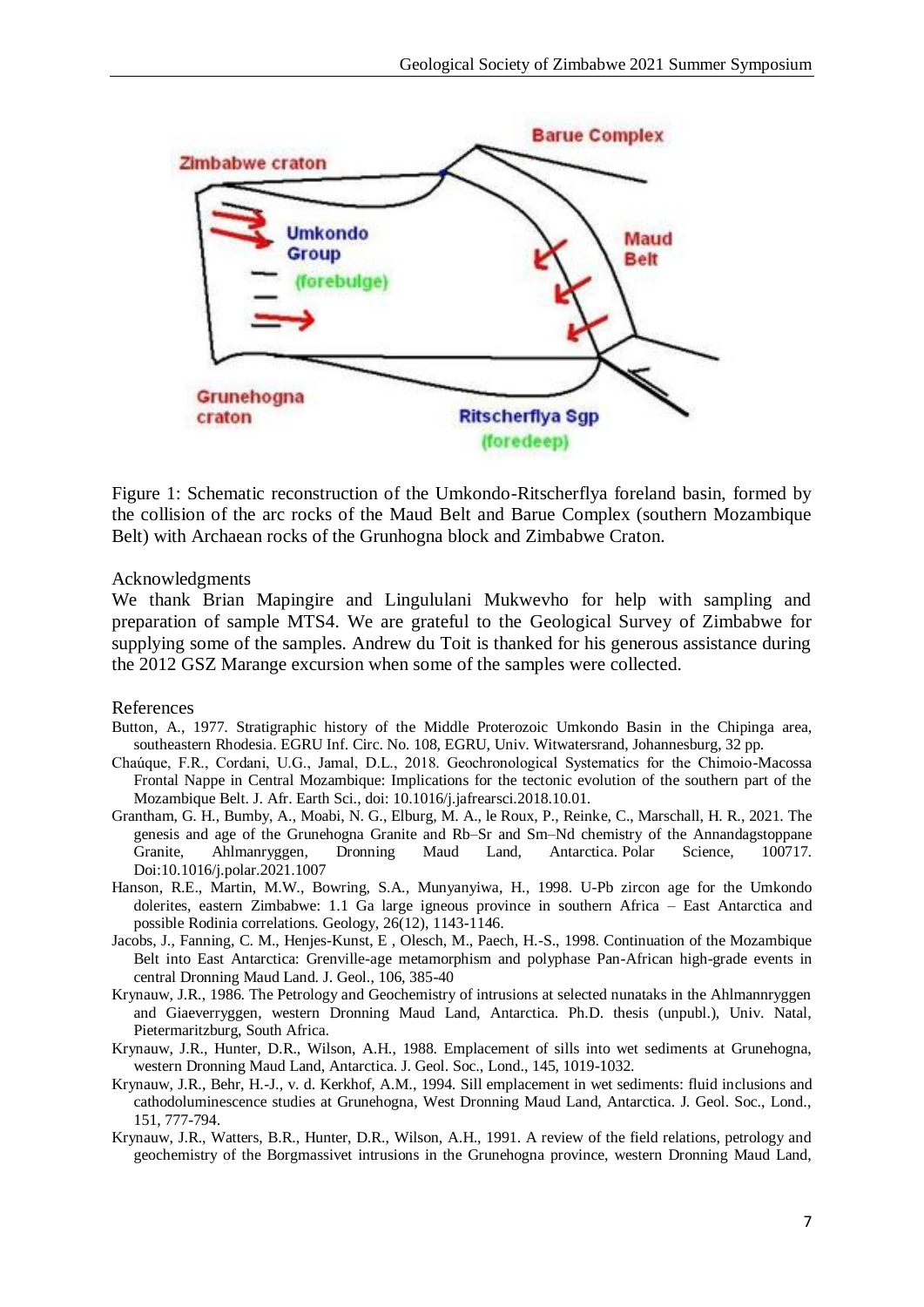Antarctica, in: Thomson, M.R.A., Crame, J.A., Thomson, J.W. (Eds.), Geological Evolution of Antarctica. Cambridge Univ. Press, Cambridge, 33-39.

- Mänttäri, I., 2008. Mesoarchaean to Lower Jurassic U-Pb and Sm-Nd ages from NW Mozambique. Geological Survey of Finland, Special Paper 48, 81–119
- Marschall, H.R., Hawkesworth, C.J., Storey, C.D., Dhuime, B., Leat, P.T., Meyer, H.-P., Tamm-Buckle, S., 2010. The Annandagstoppane granite, east Antarctica: evidence for Archaean intracrustal recycling in the Kaapvaal-Grunehogna Craton from zircon O and Hf isotopes. J. Petrol. 51, 2277–2301.
- Marschall, H.R., Hawkesworth, C.J., Leat, P.T., 2013. Mesoproterozoic subduction under the eastern edge of the Kalahari-Grunehogna Craton preceding Rodinia assembly: The Ritscherflya detrital zircon record, Ahlmannryggen (Dronning Maud Land, Antarctica). Precambrian Research, 236, 31-45.
- Master, S., 2006. Further evidence for a correlation between the Umkondo Group (Zimbabwe/ Mozambique) and the Ahlmannryggen Group (West Dronning Maud Land, Antarctica): Intrusion of Umkondo sills into unconsolidated wet sediments. Ext. Abstr., CAG21, 21<sup>st</sup> Colloq. Afr. Geol., Maputo, Mozambique, 3-6 July, 2006.
- Master, S., 2010. The Zimbabwe-Antarctica link: a foreland basin model for the late Mesoproterozoic Umkondo-Ritscherflya Basin prior to its Pan-African deformation. Ext. Abstr., "A hundred Years of Contributions to Geology"- Conference to celebrate the Centennial of the Geological Survey of Zimbabwe. Geol. Surv. Zim. and Geol. Soc. Zim., Harare, 21-25 October 2010.
- Master, S., 2016. The Chimanimani Mountains of Zimbabwe and Mozambique. A spectacular mountain range formed during Gondwana amalgamation. In: Anhaeusser, C.R., Viljoen, M.J., Viljoen, R.P. (Eds.), Africa's Top Geological Sites. Struik Nature, Cape Town, 39-43.
- Master, S., Glynn, S.M., Wiedenbeck, M., Ntsoane, M., 2020. Sijarira surprise! Preliminary dating of Sijarira Group in western Zimbabwe reveals possible Antarctica link. Geological Society of Zimbabwe Newsletter, February 2020, 2020(1), 4-6.
- Nemakonde, R., 2015. Detrital zircon geochronology of sandstones from the Ahlmannryggen Group, Ritscherflya Supergroup, west Dronning Maud Land, Antarctica, and regional implications. B.Sc. (Hons.) diss., Univ. Witwatersrand, Johannesburg, 34 pp.
- Perritt, S., 2001. The Ahlmannryggen Group, western Dronning Maud Land, Antarctica. Ph.D. Thesis, University of Natal, Durban, RSA.
- Seema, T., 2015. Detrital zircon geochronology and heavy mineral study of the basal conglomerates of the Umkondo Group, eastern Zimbabwe, with implications for the origin of the Marange diamonds. B.Sc. (Hons.) diss., Univ. Witwatersrand, Johannesburg, 60 pp.
- Snelling, N.J., Hamilton, E., Rex, D., Hornung, G., Johnson, R.L., Slater, D., Vail, J.R., 1964. Age determinations from the Mozambique and Zambezi Orogenic Belts, Central Africa. Nature, 201, 463-464.
- Stocklmayer, V.R., 1981. The Umkondo Group. In: Hunter, D. R. (ed.), Precambrian of the Southern Hemisphere. Elsevier, Amsterdam, 556-562.
- Watson, R.L.A., 1969. The Geology of the Cashel, Melsetter and Chipinga areas. Bull. Geol. Sury. Rhod., 60, 85 pp.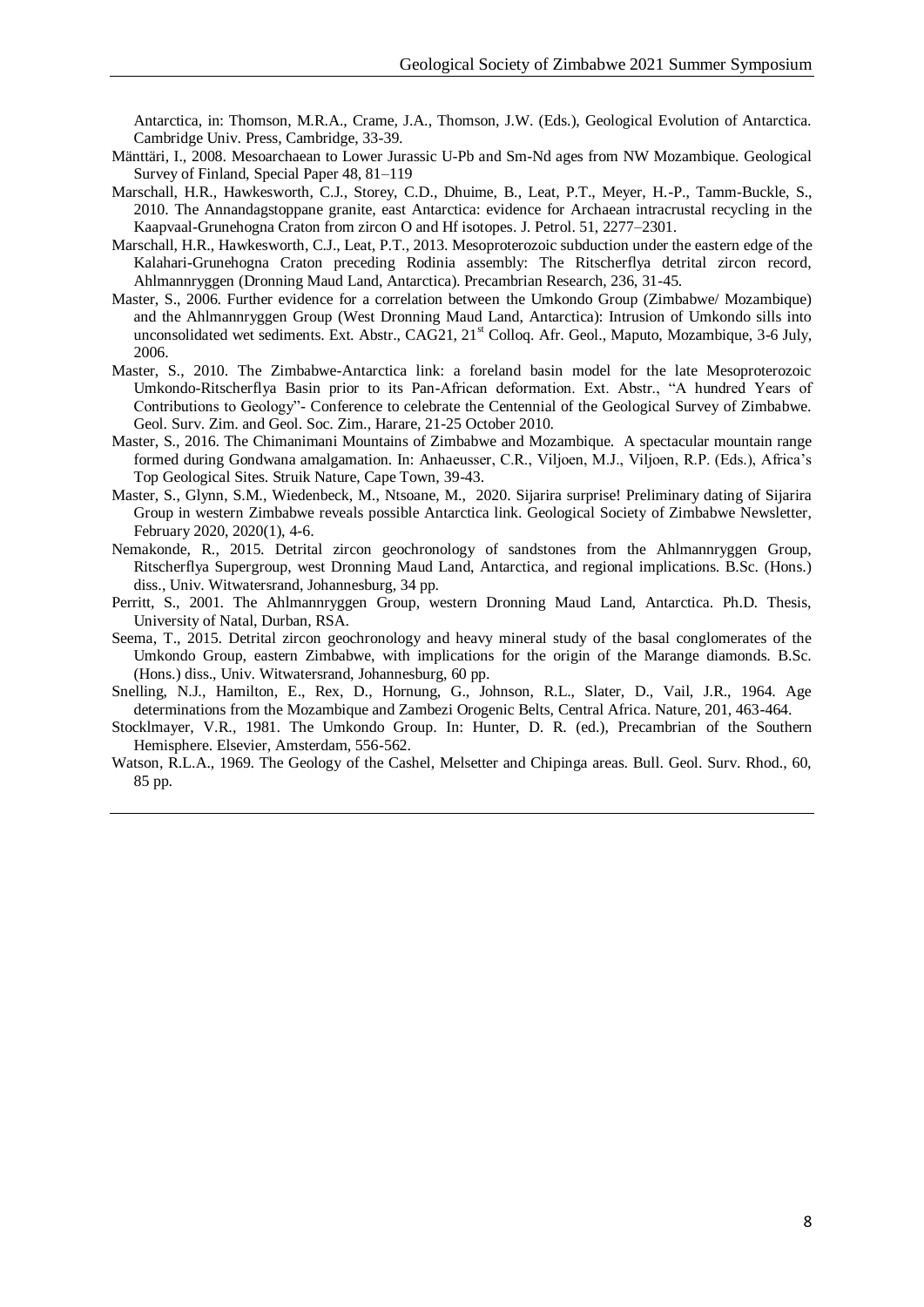## **Update On The Petroleum Exploration Completed In the Cabora Bassa Basin In Zimbabwe During 2021**

## **Brent Barber**

#### **[bbarber@invictusenergy.com](mailto:bbarber@invictusenergy.com)**

Following the signing of the Petroleum Exploration, Development And Production Agreement with the Government of Zimbabwe, on  $26<sup>th</sup>$  March 2021, Invictus Energy, through its subsidiary company, Geo Associates engaged Polaris to undertake a seismic acquisition programme in the Cabora Bassa Basin in Zimbabwe.

During this survey a total of 839.5 line kilometres of high resolution 2D seismic was acquired. The final retrieval of the geophone spreads for data harvesting being completed at the beginning of November.

Preliminary evaluation of the seismic acquired, which has been despatched to a specialist company in Canada, Earth Signal for processing, indicates the data is of excellent quality. Once the processing of the seismic data has been completed an interpretation of the full dataset will be undertaken with the objective of identifying and maturing additional prospects and leads. The initial imaging of the better quality imaging obtained over the giant Muzarabani Anticline and other structures is encouraging and, once the interpretation of the full dataset is completed, it is anticipated that the location of the Muzarabani – 1 well, which is scheduled to be drilled next year, will be selected.

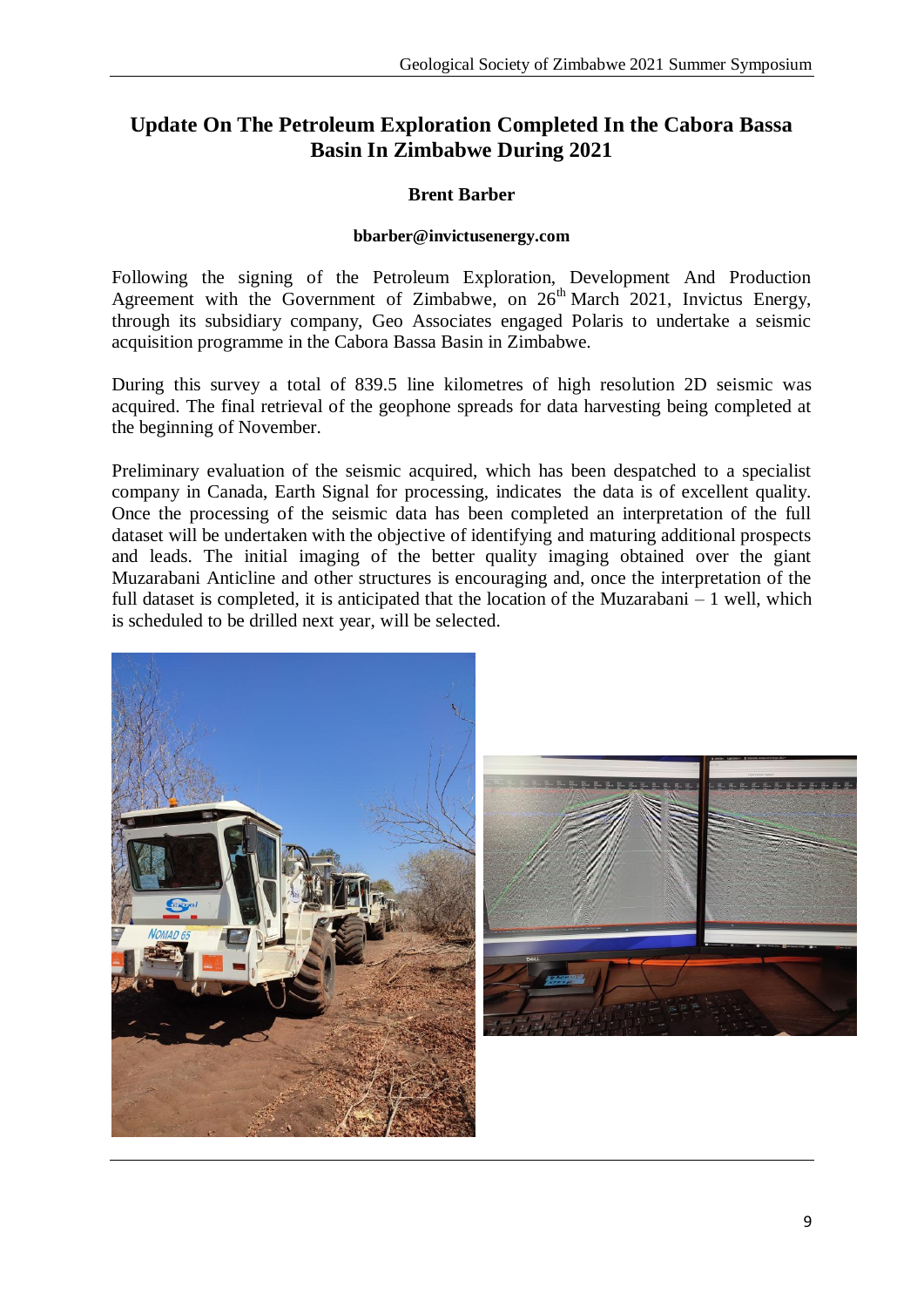## **The tectonic setting of the Umkondo, Chimanimani Diamondiferous Gritspreliminary results discussed.**

## **Mupaya F. B., Mapani B., Meck M.L. and Dirks P.H.**

#### **[fbmupaya@gmail.com](mailto:fbmupaya@gmail.com)**

.

Various explanations have been advanced on the genesis of diamonds in the Umkondo Proterozoic Basin particularly the recently discovered Chimanimani deposit and the famous Marange Alluvial Deposits on the western parts of the same basin. The Marange deposit is hosted in basal conglomerates overlying Archaean granites (Roberts, 2006), whilst the Chimanimani diamondiferous conglomerates are hosted in the upper facies of the Umkondo stratigraphy in the Lower Argillaceous Series

To add to this debate, this paper reviews the tectonic setting and the provenance of the Chimanimani diamondiferous grits and discusses results of preliminary geochemical analyzes of the grits. Of note is that several assertions have been made on the provenance of the Chimanimani diamonds. In an attempt to explain the origins of the Chimanimani diamondiferous grits, several authors adopted the interpretation by Watson (1969), that lithic fragments in the ferruginous sandstones in the Zimbabwe Facies east of Chimanimani town were thrusted from the Frontier Series (Mozambique Facies) along the eastern boundaries of the country concluding that the fragments could have been derived from the Frontier Series since they were already metamorphosed before deposition in the Zimbabwe Facies. Based on this conclusion, some authors who include Zhou (2015) assumed that the diamonds in the Lower Argillaceous Series of the Zimbabwe Facies could have been thrusted from the Frontier Series as well. On the contrary, Roberts (2006) proposed a theory whereby diamonds in the western portions of the Umkondo Basin (Marange), were derived from the Zimbabwe Craton as a result of loading of the Craton by sediments during amalgamation of the Rodinia Supercontinent, that ultimately triggered the eruption of kimberlites on the Craton. In support of this model, through observations of the decrease in size of diamonds from Marange in the west to Chimanimani in the east, Bockstael (Person. Comm., 2010), suggested that the diamonds were derived from the same kimberlites in the Craton, with differences in sizes being a mere facies change deeper in the basin eastwards.

The apparent unsequential deposition of fine argillaceous sediments above coarse diamondiferous grits that in turn overlie fine sandstones was postulated to imply allochnous deposition of the grits (Master Person Comm., 2012). This concept was alluded to by Watson (1969) that the Frontier Series were thrusted westwards and mapped by Payne (1984) in the same Mozambique Facies, as the Gairezi Series in Nyanga. Linking the source of the diamondiferous sediments to the allochtonous Frontier Series though sounding logical complicates, the whole scenario, as the Frontier Series itself was derived from two sedimentary basins (Watson, 1969, Cutten et al., 2004).

A critical review of the tectonic models for kimberlite magmatism and source of the sediments of the Frontier Series (Mozambique Facies) suggests three possible sources of the diamondiferous conglomerates in Chimanimani. These include the Zimbabwe Craton, the allochnous Frontier Series and its source two sedimentary basins, then lastly, possible kimberlites/ lamproites within the Frontier Series itself. Inorder to establish the most likely possible source terrane/ reworked source sedimentary basin of the diamondiferous sediments, tectonic discrimination diagrams and element ratios of major oxides and trace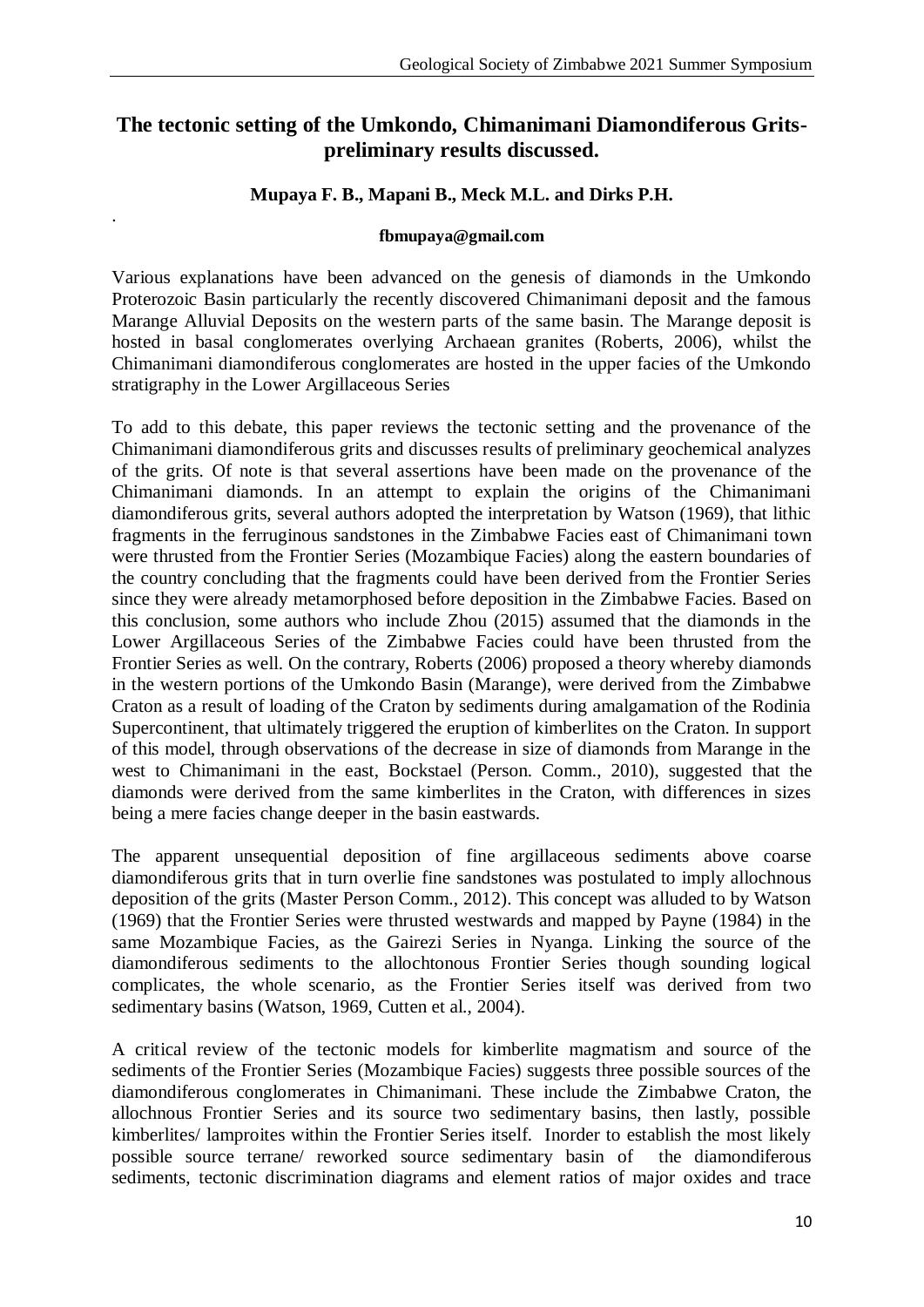elements were undertaken. Preliminary bivariate plots of major oxides indicate maturity of the diamondiferous sediments, and analyses of 20 samples done so far suggest a passive continental margin setting consistent with the model described by Bhatia (1983). Three zircon grains from mill concentrates, picked under the miscroscope and two zircons identified in polished thin sections will be dated in order to constrain the timing of deposition of the sediments which will be linked to various tectonic activities from Rodinia to Gondwana.

## **Structural constraints on the evolution of the south-eastern Mwanesi Greenstone Belt and adjacent granitoids, central Zimbabwe Craton: implications for gold mineralisation**

## **Brian Mapingere, Jeremie Lehmann, Fanus Viljoen, Marlina Elburg**

#### **[brianm@uj.ac.za](mailto:brianm@uj.ac.za)**

The Mwanesi Greenstone Belt (MGB) occupies the central part of the Zimbabwe Craton and trends in a NNE direction. The MGB consists of greenstones (intercalated with banded iron formations, BIF) of the Lower and Upper Bulawayan Supergroup. The MGB is described as a doubly plunging NNE-trending syncline, with BIF units defining fold closures at both the northern and southern ends of the belt. Gold mineralisation is hosted in quartz reefs in the supracrustal rocks and adjacent granitoids and gneisses. The MGB is one of the least studied greenstone belts of the Zimbabwe Craton. In particular, the deformation record of the belt is only known from colonial mapping programs in the 1950s. We report new data from lithological and structural mapping of the south-eastern MGB (the focus of this study) and adjacent granitoids and gneisses.

The south-eastern MGB reveals that the lower structural units of the MGB are composed of mafic rocks (locally pillowed and pyroclastic breccia) and to a less extent felsic volcanic rocks, intercalated with thin-bedded and medium-laminated metasedimentary rocks, traditionally referred to as the Lower Greenstone Series (LGS). These are overlain by phyllites and BIFs (i.e., the Lower Sedimentary Series, LSS). The LGS and LSS are intruded by mafic rocks and are overlain by locally pillowed basaltic rocks of the Middle Greenstone Series. The MGB is underlain to the east by a variety of granites and gneisses, some in intrusive contact with the MGB. The granites and gneisses are transected by a km-wide N-Sstriking sinistral shear zone (the Mhou Shear Zone, MSZ). A new LA-(MC-Q)-ICP-MS U-Pb age at  $2717 \pm 21$  Ma (MSWD = 2.1) from a MSZ mylonite is interpreted to date the crystallisation of the granitoid protolith of the MSZ.

Our structural mapping reveals three deformation domains based on the orientation and kinematic interpretation of tectonic fabrics, overprinting relations, and microstructural characteristics. (1) The MGB is characterised by a shallow-dipping bedding parallel schistosity carrying a mineral, intersection lineation. This schistosity encloses dm-scale recumbent, intrafolial folds. The schistosity is overprinted by steeply NE-dipping axial planar cleavage to cm-scale folds, which carries a NNW-plunging crenulation lineation. (2) Orthogneisses west of the MSZ and structurally below the MGB are characterised by a shallow SW-dipping gneissosity (carrying a shallowly NW-plunging mineral lineation), which is associated with a top-to-the NW shearing as evidenced by K-feldspar sigma porphyroclasts. The gneissosity is overprinted by steep NE-dipping axial planar cleavage to cm-scale open folds. (3) Orthogneisses east of the MSZ reveal a shallow SW-dipping gneissosity overprinted by the steeply W-dipping gneissosity and mylonitic foliation of the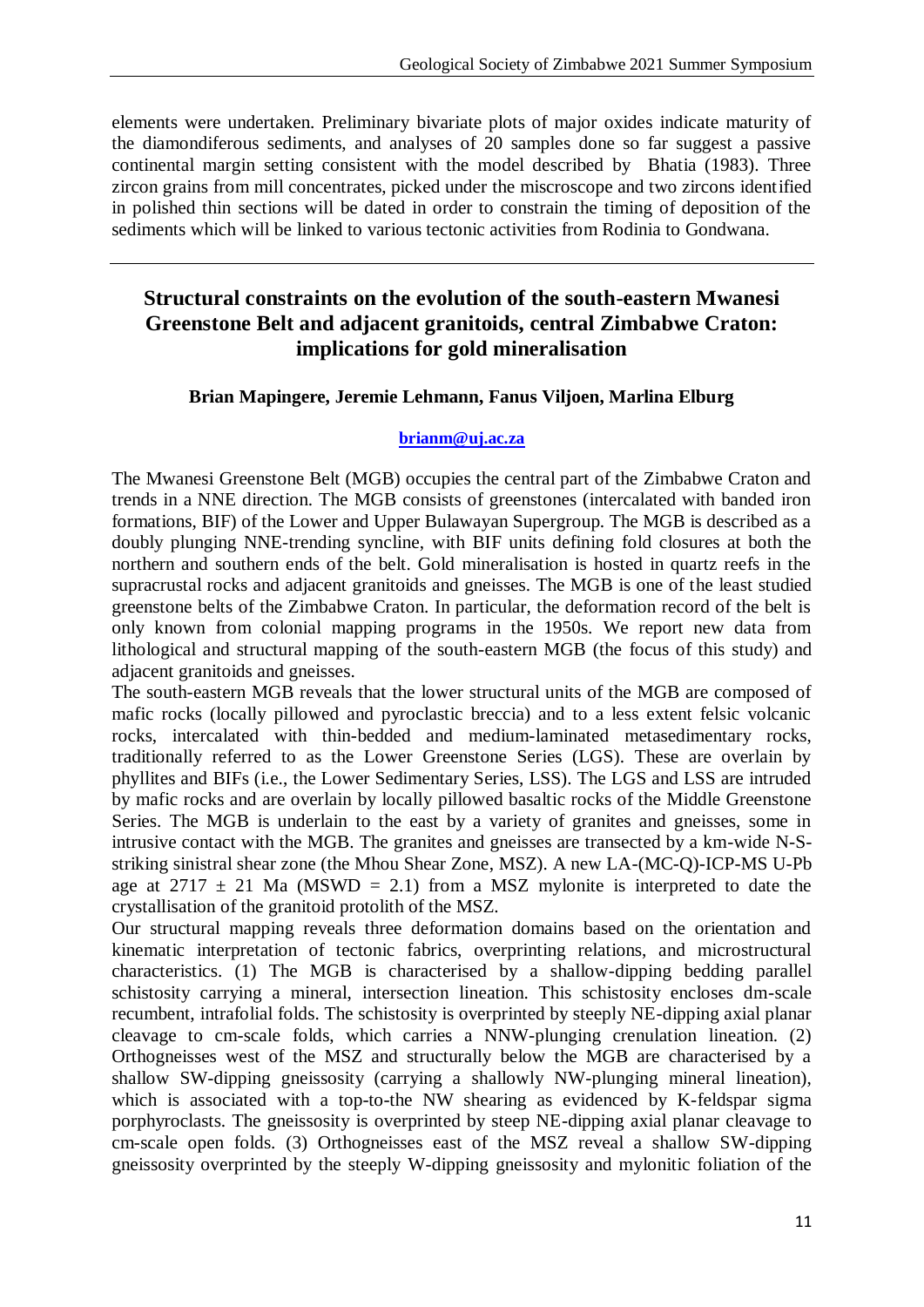MSZ. The MSZ carries a shallowly SSW-plunging stretching mineral lineation. Mylonitic foliation in the MSZ is associated with a sinistral sense of shear based on K-feldspar sigma and delta porphyroclasts. We suggest a wrench dominated transpression model to explain the deformation in the MSZ based on shallow-plunging stretching lineation carried by a steep mylonitic foliation.

Gold mineralisation hosted by broadly W-dipping quartz veins occurs in the MGB and MSZ. The crystallisation age of the granitoid protolith of the mylonite in the MSZ is contemporaneous with the intrusion of the Sesombi granitoid suite (2720-2640 Ma) in the Zimbabwe Craton. The lithostratigraphy and deformation record of the south-eastern MGB and adjacent granites and gneisses from our work have important implications for understanding the tectonic evolution of the MGB and the link between deformation and the gold mineralisation in the MGB.

## **Geophysical Modelling of the Ni-Cu Mineralised Jacomynspan Ultramafic Sill, Northern Cape, South Africa**

### **Mhaka Ushendibaba**

#### **[mhaka.u@gmail.com](mailto:mhaka.u@gmail.com)**

The Jacomynspan Nickel-Copper (Ni-Cu) occurrence in the Northern Cape Province of South Africa is located 50km east of Kenhardt and 130km south of Upington the commercial centre of the region. It is located within the Namaqua Tectonic Province which is part of the Kibaran-aged (1400 – 950Ma) orogenic event. The aim of the presentation is to demonstrate geophysical modelling of the Ni-Cu mineralised Jacomynspan ultramafic sill through inversion modelling of various Time Domain Electromagnetic (TDEM), magnetics and Audio-frequency Magnetotellurics (AMT) data. The Jacomynspan Ni-Cu sulphide mineralisation is hosted within a 100m thick steeply dipping tabular, differentiated, sill of mafic to ultramafic composition intruded into country gneissic rocks of the Namaqualand Metamorphic complex. The sill is predominantly composed of tremolite schist (metamorphosed pyroxenite) containing lenticular bodies of harzburgite. Massive sulphide veins and stringers are occasionally present within the harzburgite. The sulphide minerals are a typical magmatic assemblage of pyrrhotite, chalcopyrite and pentlandite. The sill covers an approximate strike length of about 5km but only a small portion covering 1km x 1km was selected for this presentation. Physical properties studies carried out on the drill core (magnetic susceptibility and conductivity) indicate that the country gneissic rocks are not conductive and neither are they magnetically susceptible. However, the mineralized sill has elevated values of both magnetic susceptibility and relative conductivity compared to its host making it a suitable target for both magnetic and electromagnetic inversion. The mineralised ultramafic sill is clearly mapped in both the 3D model representation from Mag2dc modelling and VOXI's 3D unconstrained smooth model inversion for the study area. Based on the physical properties studies, EM data (both ground and downhole EM) were modelled using Maxwell software. The mineralised tremolite schist was clearly modelled with very large EM plates. 2D inversion modelling of AMT data clearly maps the mineralised ultramafic intrusion. Integration of the different models with the geology model is carried out.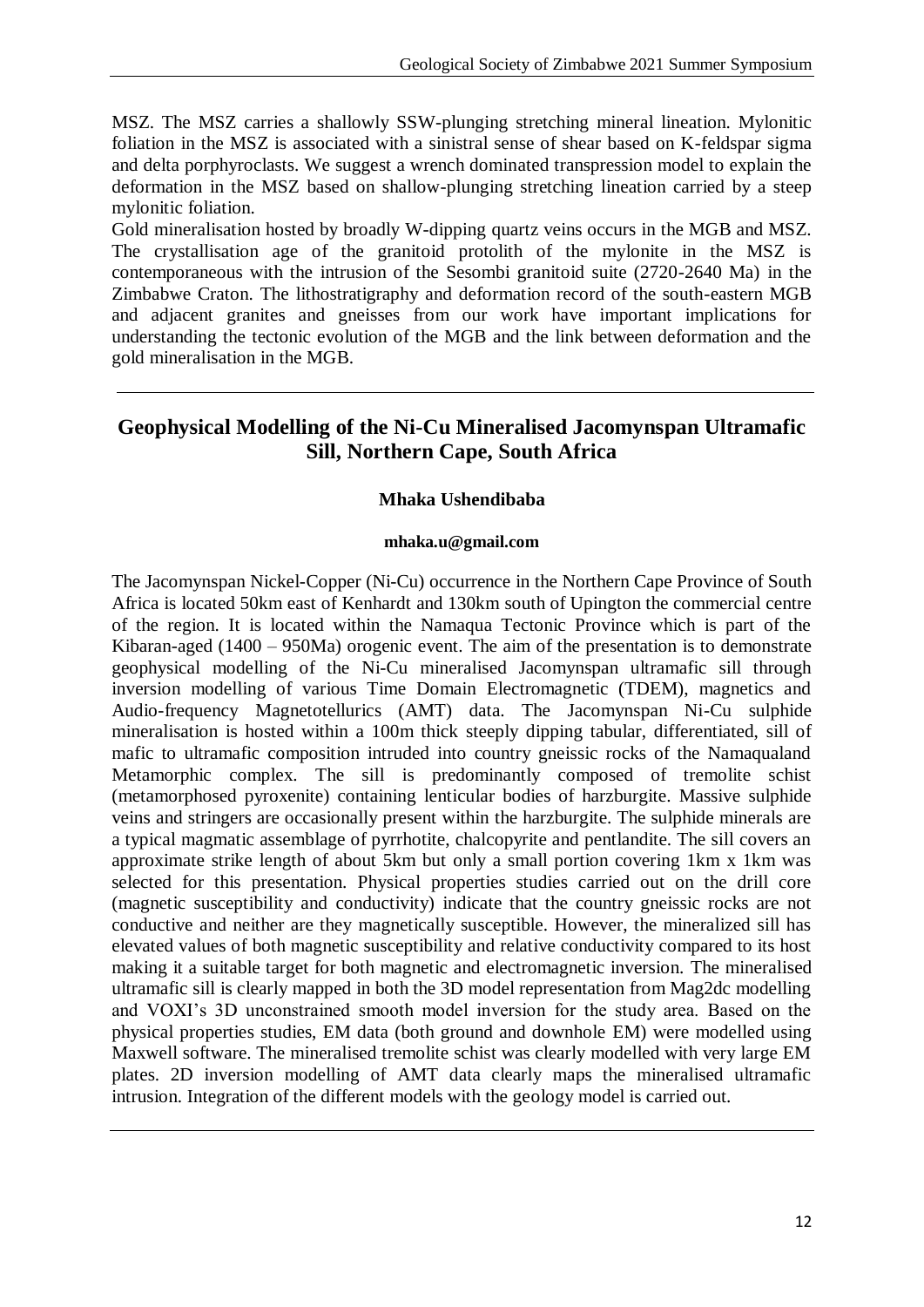## **A review of the regional aeromagnetic, gravity and electromagnetic data of Zimbabwe with special emphasis on the Lonely, Empress, and Hunters Road areas**

### **Tenyears Gumede**

#### **[tenyearsgumede@gmail.com](mailto:tenyearsgumede@gmail.com)**

Aeromagnetic surveys have been of assistance to mineral and petroleum exploration identifying target areas and in geological mapping projects. Developed computer-assisted interpretation techniques have vastly increased the value of magnetic data for these purposes. The first part of the phase1 was an airborne magnetic survey performed by Kenting Earth Sciences Ltd. on a part of the country covering the great dyke and most of the greenstone belts. These are the formations historically most favorable for mineral deposits. 100,000 line kilometers of digital magnetic were acquired over an area of 90,000 square km at a flight line spacing of 1km and terrain clearance of 305 meters.

The end products were contoured magnetic maps at a scale of 1:50,000 and 1:250,000. Colored maps of the same area were provided of the total field and vertical gradient at a scale of 1:100,000 and 1:1,000,000.

The second part of phase1 was an airborne electromagnetic survey of selected greenstone belts performed by Geoterrex Ltd. using a time-domain electromagnetic system known as INPUT (Induced Pulse Transient E.M.). This covered 20,000 line kilometers at a line spacing of 250 meters and terrain clearance of 120 meters and was completed in 1983. This survey provided maps showing conductive zones which are indicators of possible base metal deposits in the Hunters Road Area, Empress, Lonely, and Shangani Areas.

The commonly used interpretation techniques rely on a qualitative review of data and these include anomaly shape, symmetry, strike extent, and variability within the conductive zone. Other factors are:

- i) Shape and size of the INPUT anomaly
- ii) Strike length and degree of isolation
- iii) Associated geophysical anomaly e.g. aeromagnetics
- iv) Geological environment and the relationship of anomalies to known mineralization

Phase 2 aeromagnetic survey was carried out in the eastern, southern, and southwestern parts of Zimbabwe by Sanders Geophysics Ltd. Total number of lines kilometers flown was 158,006 and the survey area covered 145,000 square kilometers.

Intera -Kenting Ltd. was contracted to complete the aeromagnetic coverage of Zimbabwe from May 1990 to April 1991. The survey covered the least mapped portion of Zimbabwe, the northwestern third of the country. The total number of line kilometers flown was 155,810.5.

On the other hand, gravity measurements that map the Greenstone Belts, the Great Dyke, and Mobile Belts are a composite from private companies and individuals. Mobil, through its oil exploration program, generated data in the north. Anglo American and De Beers have fair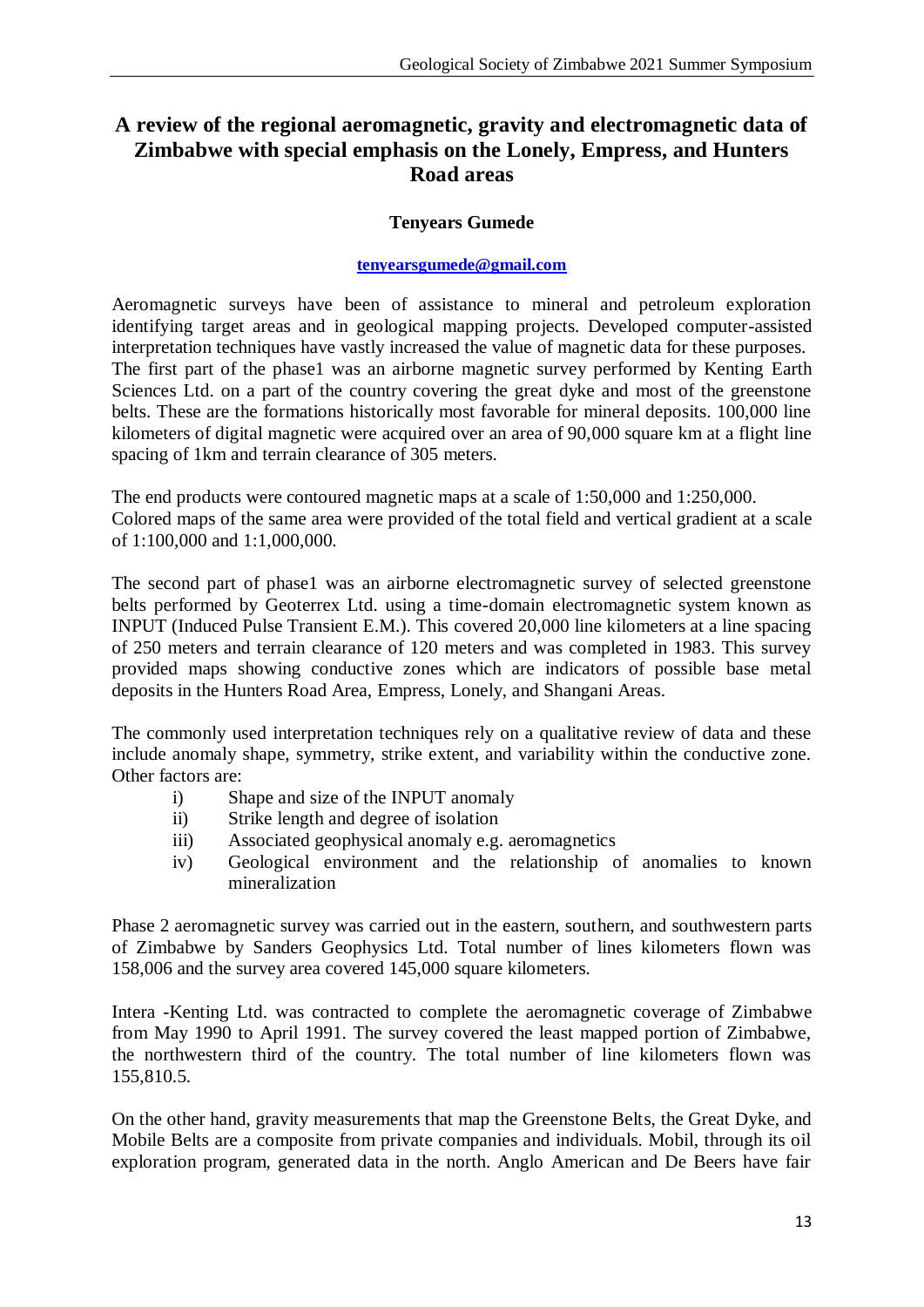contributions. Researchers, namely Dr. F Podmore, Dr. O Gwavava, and Dr. R Ranganai have a huge contribution with their along-road surveys and across the Great Dyke.

## **Geophysics for Groundwater Search in Tsholotso Hillary Gumbo**

#### **hgumbo@mweb.co.zw**

3D Earth Exploration recently carried out a survey for ground water in the Tsholotsho area. The Stratagem EH4 Controlled Source Audio-frequency Magnetotelluric (CSAMT) unit was used to survey resistivity profiles at 25m station spacing. The Nyamandlovu Epping Forest aquifer area was used as a test site to gauge how well the instrument is able to map various stratigraphic layers that control the aquifer in the area. The CSAMT unit was able to clearly map the various stratigraphic layer alternating as high and low resistivity as well as breaks in the layers attributed to faulting. Some drilling done subsequently confirmed the geological layers and abundant water was found in some drill holes.

## **Data Integration and Automation**

### **Eugene Snyman**

#### **esnyman@maxgeo.com**

Data is being generated at volumes and rates never seen before and this leads to new challenges in keeping up with the loading and validation of data after extraction from third party vendors' systems such as Application Programming Interfaces (API) and Amazon S3 buckets.

This is making the need for data integration and the automation of these processes more pressing than ever before in geological data management.

At the same time advances in the way data is transferred online mean that we are moving away from the classic .csv or Excel file towards streaming data in JSON or .xml formats which need to be converted to database and human friendly table structures at their destinations.

And within large mining organisations there's a need to automatically consolidate data from various operations into a master data warehouse in a central location which is geared towards data analysis and reporting.

We look at some examples of Maxgeo's automation of transferring and validation of downhole orientation survey data, assay data and others.